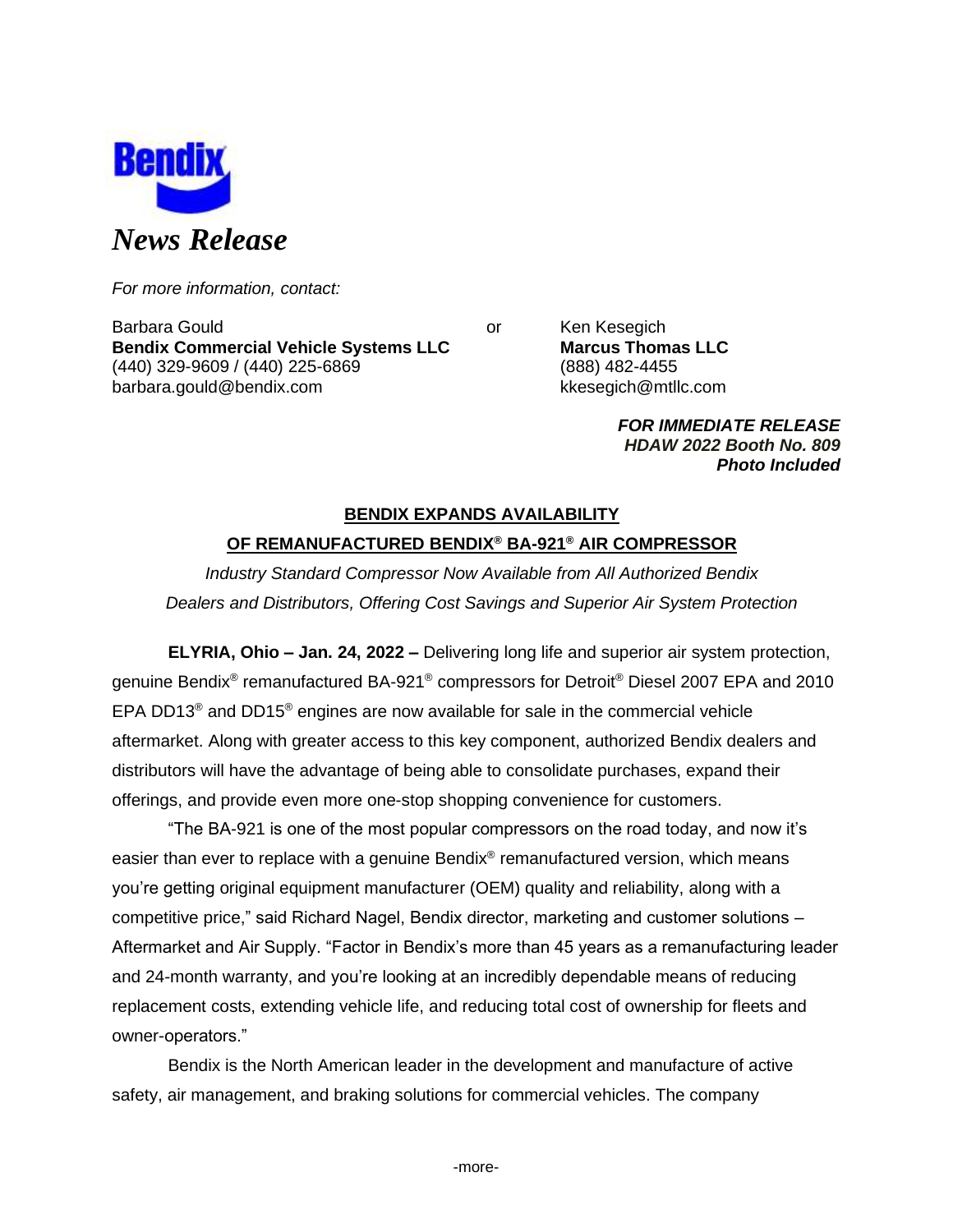### **BENDIX EXPANDS AVAILABILITY OF REMANUFACTURED BENDIX® BA-921® AIR COMPRESSOR**  Jan. 24, 2022/Page 2

remanufactures foundation drum brake shoes, valves, air dryers, compressors, steering gears, and electronics.

## **Know Your Reman**

A true remanufactured component must be rebuilt by an original equipment manufacturer, such as Bendix. The component incorporates a mix of internal parts and features inspected and refurbished for reuse by Bendix and brand-new parts from the very same suppliers the manufacturer uses for original equipment. Internal parts that exhibit high levels of wear during normal operation – gaskets and bushings, for example – must be replaced with original spec parts identical to the ones used in a brand-new product.

Pistons, connecting rods, bearings, and fasteners used in a truck's air compressor undergo a great deal of stress, and the compressor's head and unloading valves can experience carbon buildup. They remain potential failure points if they're not replaced as part of the reman process.

"There are crucial differences between real reman components and those that are often labeled 'rebuilt,'" Nagel said. "For instance, a rebuilt air compressor might be cheaper – but it also might just be cleaned and repainted, with wear parts that are either being reused or replaced with inferior versions. This means you can't guarantee that the component will perform to the original manufacturer's specifications, which can lead to failures or system damage down the road."

OEM-level remanufacturers like Bendix also conduct the same postproduction testing as performed on OEM components to ensure proper performance levels.

## **Protecting Today's Trucks**

Commercial vehicles today are using compressed air for more non-braking functions, including automated manual transmissions (AMTs) and emissions controls. A dependable, durable compressor, backed by an OEM warranty and technical support, helps keep these systems operating safely and reliably.

"A clean, dry air supply is essential for today's trucks, and compressors should pass only a minimal amount of oil, which is needed to lubricate the piston rings," Nagel said. "The BA-921<sup>®</sup> unit has always been known for low oil passing, and only genuine Bendix® remanufactured compressors maintain that performance. One of the reasons is that we re-hone the piston bore and match the new bore diameter with a new and properly sized piston during remanufacturing."

Over time, a compressor bore gets worn and scuffed, losing its precise original fit with the piston. Re-honing a piston restores that fit, which is key to ensuring the piston passes just